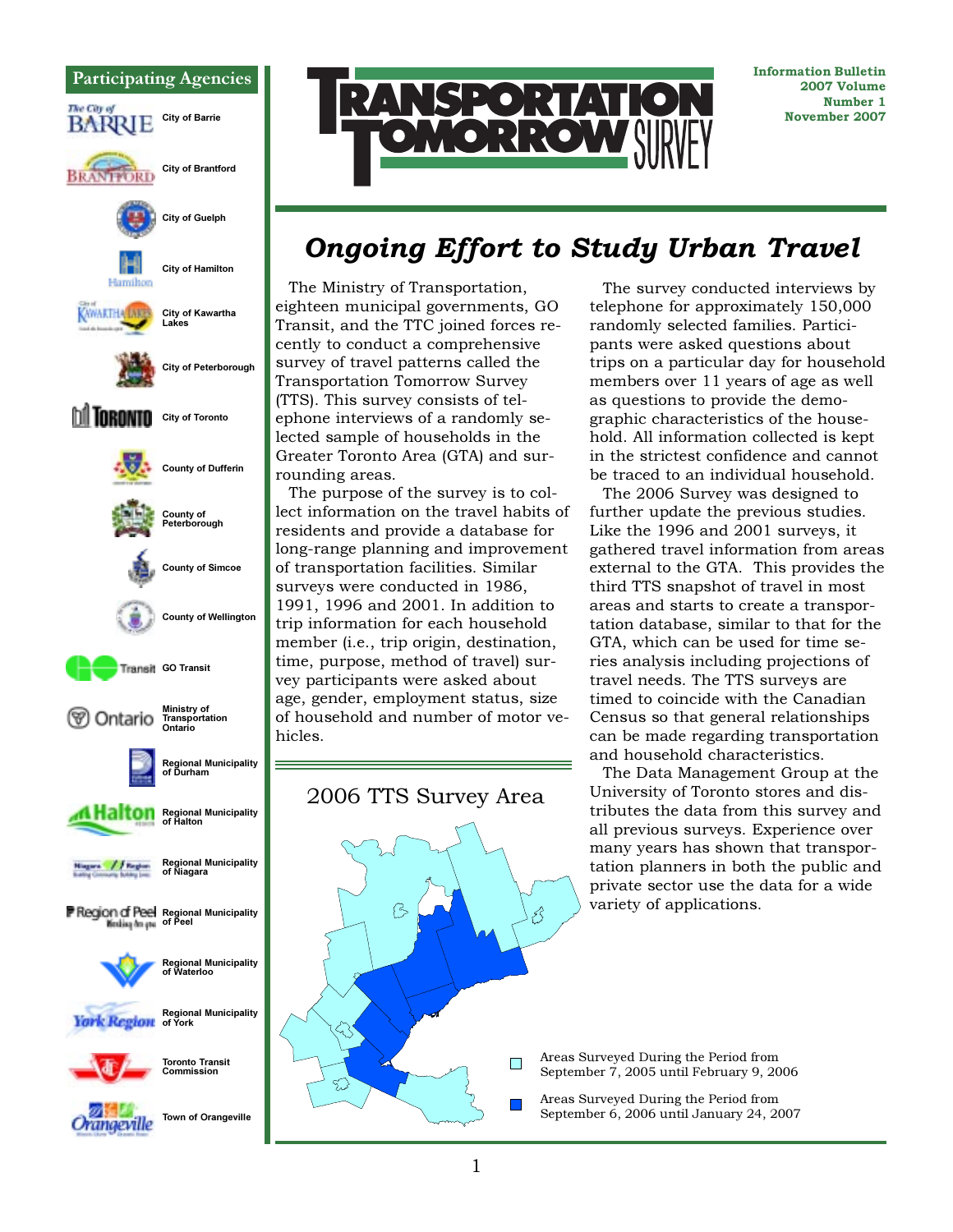#### Transit Use Increases in the GTA & Hamilton

Interviewing procedures in the TTS Surveys record transit trips in considerable detail. The method of access and egress to the transit service is recorded for every transit trip. For bus and streetcar service, the name or number of the route or routes taken during the trip is recorded. For GO Rail and Subway, the boarding and alighting stations are recorded.

One category of transit use is trips that make use of one or more GO rail lines without using any other form of public transit. A second category consists of those trips that use both GO Rail plus another form of public transit to provide access to the GO Rail service at one or both ends of the trip. GO Rail use in these two categories increased by 70% from 1996 to 2006. A third category consists of those trips that use any form of public transit, other than GO Rail. Between 1996 and 2006 the total number of daily trips made by public transit, excluding GO Rail, in the GTAH increased by 16%. Absolute growth in the number of weekday trips made by transit was highest in Toronto while percentage growth was highest in York Region. There was little change in daily transit use in areas outside the GTAH that participated in both the 1996 and 2006 surveys.

The use of both GO Rail and other transit grew faster than the population in all six of the jurisdictions that make up the GTAH. The greatest increase is in GO Rail use, and the most dramatic in percentage terms, has been by the residents of York. Despite rapid growth in riders on GO Rail, the average frequency of GO Rail use by the residents of York remains below the levels reported in the other Regions in the GTAH. The proximity of the TTC subway system for trips into Toronto by residents of York Region is a possible explanation. Outside the GTAH, with the exception of Guelph, transit use has grown at a slower rate than has the population.

The average frequency of transit use remains three times higher for residents of Toronto relative to the residents of other areas in the GTAH. Outside the GTAH the TTS shows the residents of Guelph to be the most frequent transit users but it should be noted that the average rates for many of the other jurisdictions, including Waterloo, Niagara, Durham & Halton include large areas of rural population not well served by transit. A significant majority of the transit trips made by the residents of Halton include the use of GO Rail. It is also interesting to note that the growth in local transit use in Halton has a significant component using local transit for access to GO Rail. The importance to local transit of GO Rail access is similar in Durham.



<sup>\*</sup> Other includes the jurisdictions that participated in the 1996 TTS but for which less than 8,000 daily transit trips were recorded - Wellington County, Orangeville, Simcoe County, Barrie, Kawartha Lakes & Peterborough





Frequency of Transit Use (2006 TTS)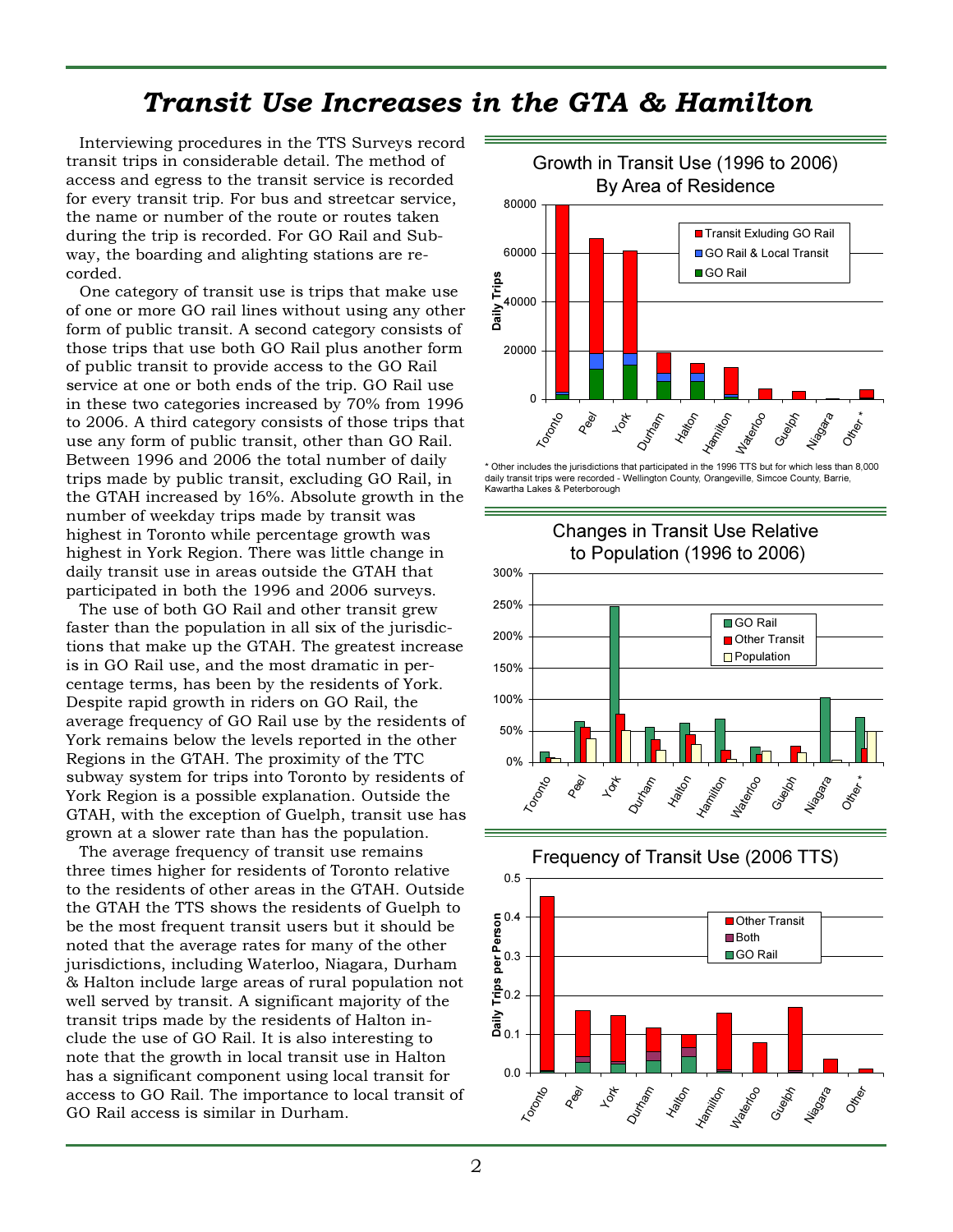### Frequency of Transit Use by GTAH Residents

Analysis of the socio-demographic characteristics of transit users is possible using TTS data. The data show there is a significant relationship between a person's age and the frequency of transit use. There has been relatively little change in that relationship since 1986. The most frequent transit users are between the age of 18 and 20. Transit use then declines continuously with age dropping to about one third of the frequency by age 40. Since 1986, the average frequency of transit use has gone down for people between 14 and 17 years of age as it has for those 44 and older. In the age range from 18 to 25, frequency of transit use was down in 1996 but has since returned to 1986 levels. There has been no significant change in the age range from 26 to 43.



### Trends in Individual's Choice of Travel Mode

The City of Toronto, with its extensive transit system, presents a different set of transportation alternatives compared to other areas in the Greater Toronto Area plus Hamiton (GTAH) or outside the GTAH. Travel in the morning peak period (6:00 a.m. to 9:00 a.m.) for residents of various areas demonstrates the different choices made by residents of the City of Toronto.

Collectively, the residents of the Regions of Durham, Halton, Peel and York and of the City of Hamilton (rest of GTAH) demonstrate an increasing tendency to use GO Rail in the morning peak period. Automobile travel during the morning peak increased after 1986 with a corresponding reduction in the use of local transit. From 1996 to 2006, the relative use of these modes has remained remarkably stable.

Outside the GTAH, the comparisons of modes chosen for the morning peak are problematic. The TTS surveys in various years covered different areas. Data in the above tables are only for those areas outside the GTAH that were common on both 1996 and 2006. The 1986 TTS did not include any outside jurisdictions.

The importance of auto passengers in the movement of people in the survey area is evident. Outside of the City of Toronto, traveling as an auto passenger in the morning peak is as frequent as all forms of transit and is more frequent outside the GTAH. It is important to note that travel for persons under the age of 11 are not included in these numbers. TTS has never collected travel by children in this age group.

| <u>UNULUT DI MUUT DI MIDI WAA MADA DI KESIDENG DUNING MUMINING FEAR</u> |                        |                               |                         |         |                               |                        |                    |                 |                        |                        |  |
|-------------------------------------------------------------------------|------------------------|-------------------------------|-------------------------|---------|-------------------------------|------------------------|--------------------|-----------------|------------------------|------------------------|--|
| <b>1986 TTS</b>                                                         |                        |                               | <b>1996 TTS</b>         |         |                               |                        |                    | <b>2006 TTS</b> |                        |                        |  |
| <b>Toronto</b>                                                          | Rest of<br><b>GTAH</b> | <b>Outside</b><br><b>GTAH</b> |                         | Toronto | <b>Rest of</b><br><b>GTAH</b> | Outside<br><b>GTAH</b> |                    | Toronto         | Rest of<br><b>GTAH</b> | Outside<br><b>GTAH</b> |  |
| 47.4%                                                                   | 62.5%                  | n/a                           | <b>Auto Driver</b>      | 47.9%   | 64.8%                         | 66.2%                  | <b>Auto Driver</b> | 47.7%           | 64.8%                  | 68.5%                  |  |
| 9.4%                                                                    | 11.7%                  | n/a                           | Auto Pass.              | 11.5%   | 12.8%                         | 12.4%                  | Auto Pass.         | 12.0%           | 13.7%                  | 12.6%                  |  |
| 32.2%                                                                   | 13.0%                  | n/a                           | <b>Transit excl. GO</b> | 28.3%   | 10.5%                         | 11.7%                  | Transit excl. GO   | 28.2%           | 10.2%                  | 11.0%                  |  |
| 0.5%                                                                    | 2.4%                   | n/a                           | GO rail                 | 0.7%    | 2.7%                          | $0.2\%$                | GO rail            | 0.7%            | 3.4%                   | 0.1%                   |  |
| 9.6%                                                                    | 9.5%                   | n/a                           | Walk                    | 10.2%   | 8.5%                          | 8.7%                   | Walk               | 9.9%            | 7.4%                   | 6.9%                   |  |
| 0.5%                                                                    | $0.6\%$                | n/a                           | Cycle                   | 0.9%    | 0.6%                          | 0.5%                   | Cycle              | 1.0%            | 0.3%                   | 0.6%                   |  |
| 0.4%                                                                    | 0.3%                   | n/a                           | Other                   | 0.5%    | 0.3%                          | 0.3%                   | <b>Other</b>       | 0.4%            | 0.2%                   | 0.3%                   |  |

## Choice of Travel Mode For Trips Made by Residents During the Morning Peak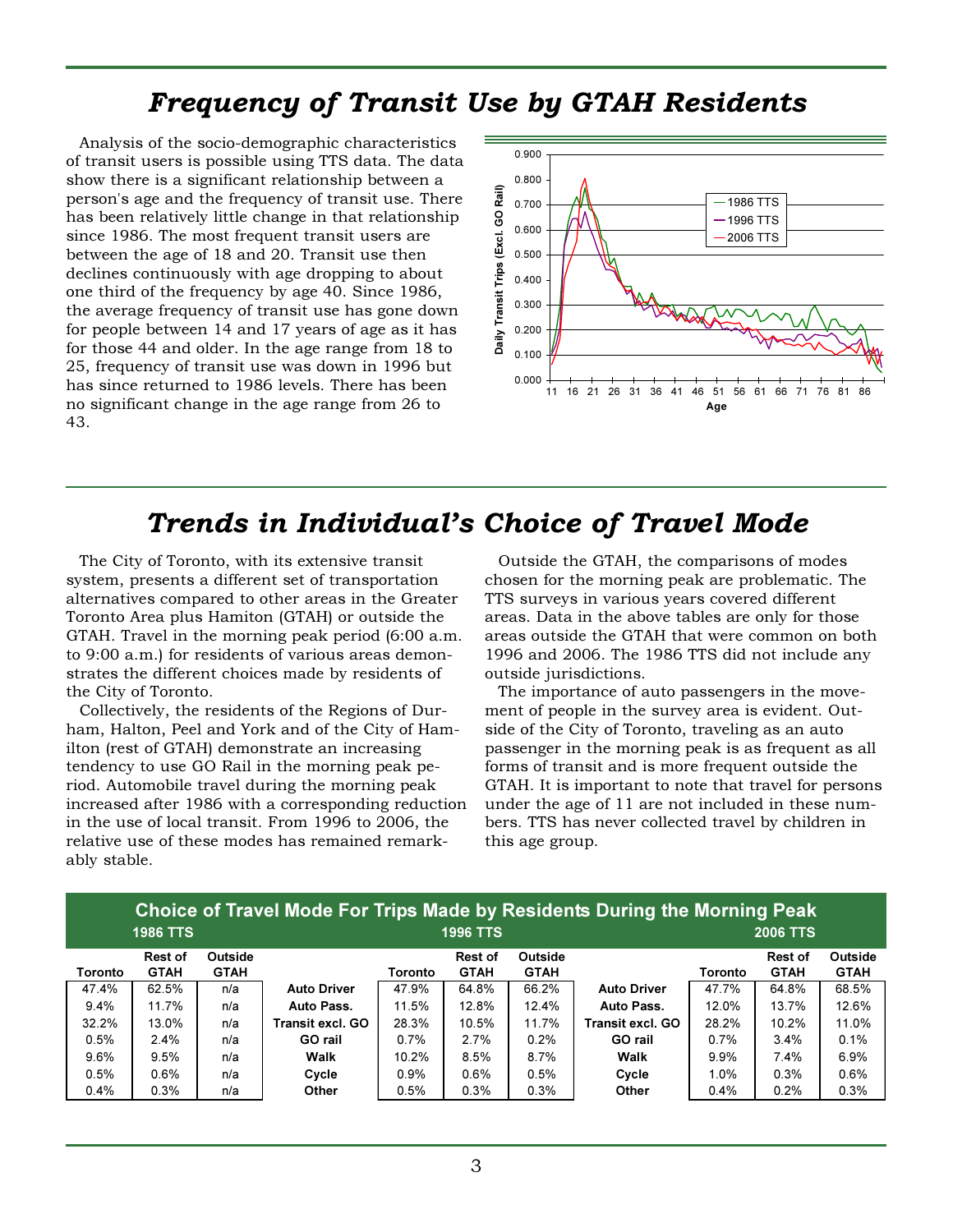## Development of a Computer Support System

The development of the systems and software components for the 2006 survey began in 2004. The goal of the development was to modernize the software used to carry out a large number of telephone interviews and to take into account current practices that would increase the ability of the system to be reliable, durable and accommodate changes in scale.

Development of the computer software provided critical support in the completion of 150,000 tel-

ephone interviews. An important application of computer support was in the development of scheduling procedures for repeat calls, which enhance the ability of interviewers to make contact with a household. For example, any interviewer could respond to a household's request to be called at a particular and more convenient time. It also allowed for the development of strategies to complete interviews at households with answering machines or voice mail.

### Some Measures of Self-Containment

Employment in an area represents the number of opportunities for a worker to satisfy a trip to work within that area. Employed labour force represents the number of workers residing in an area and seeking a work destination. A ratio of employment to employed labour force for any given area represents a measure of the opportunities for workers to satisfy their work destinations within their area of residence. Data from the 1996, 2001 and 2006 surveys indicate the changes in this ratio have been variable. The Cities of Guelph, Orillia, Peterborough and Toronto have more employment opportunities than do employed persons while most of the other

areas have a ratio less than 1.0.

Employees may not choose local employment opportunities and the proportion of work trips made within the area of residence on a typical weekday is a measure of workers making this choice. In general, fewer workers are choosing local opportunities in 2006 than was the case in 1996. Workers in the Cities of Peterborough and Toronto and the Regions of Niagara, and Waterloo show a stronger than average propensity to work locally. Given the lower ratio of employment to employed labour force in Durham Region, it appears that a large proportion of workers are choosing to work locally.

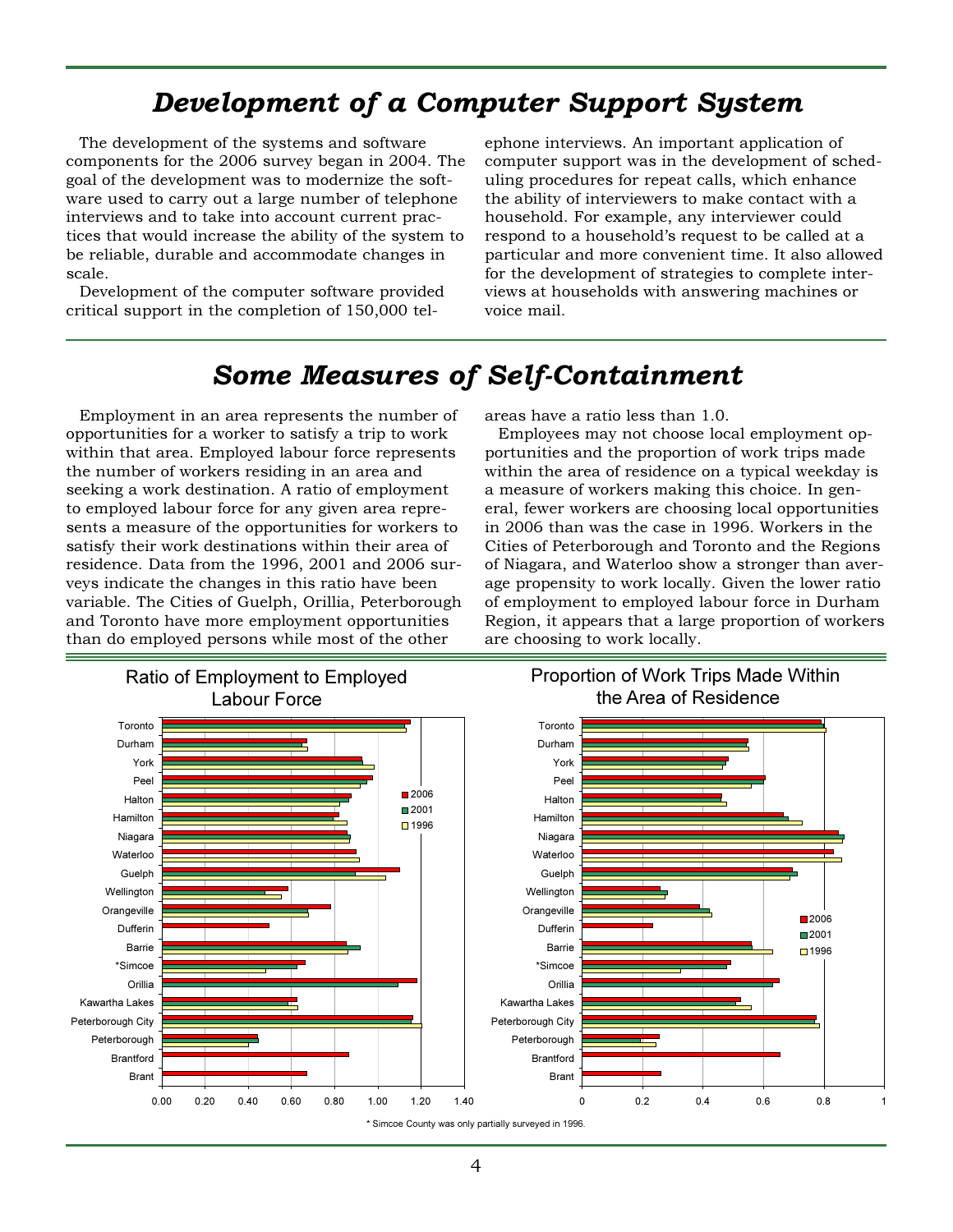## Transportation Tomorrow Survey Data Comparison with 2006 Cordon Counts

2006 TTS data, as in the past, was compared to 2006 Cordon Count Survey data for validation purposes. The Cordon Count survey is a series of traffic counts conducted by the Ministry of Transportation Ontario, the City of Toronto and the Regional Municipalities of Durham, Halton, Peel and York. The Cordon Count survey collects categorized vehicle and person counts during the months



13 Hour Count Comparison (6:00 a.m. to 7:00 p.m.)



of May and June. The data are collected using manual and automatic counters at various stations along regional screenlines and cordons of interest to the municipalities.

For validation, the derived TTS count of autodriver trips was compared to data from the Cordon Count for private automobiles crossing Inter-Regional boundaries. Comparisons were made using morning peak period data and also a 13 hour time period from 6 a.m. to 7 p.m..

In the morning peak period, TTS data compared very favourably to the Cordon Count data especially for the high volume crossings along the City of Toronto's boundaries. There vehicle numbers differed by at most 5% between the two datasets. For crossings with much smaller volumes for example the York - Durham boundary the fit was not as good but overall totals showed the TTS data to be 2% less than the Cordon Count information, which is a very good match of two distinct data resources.

Some of the differences in these data should be mentioned here. TTS data represents the average daily trips seen over a four-month period while the Cordon Count data is more of a snapshot of what is happening at a particular location over the course of one specific day. Also, TTS data is collected in the fall of the year while Cordon Count data is collected in the spring.

Over the 13-hour period, again we see the City of Toronto boundaries having the highest traffic volumes. For this 13-hour period, the fit of the two datasets is not as close as it is during the peak period. Data from the Cordon Count is consistently higher than the TTS numbers across all boundaries being significantly higher along the high volume Toronto boundaries as well as all of York Region's boundaries. Total cross boundary traffic generated from the TTS data is 22% lower than those seen in the Cordon Count.

The differences in the numbers for this longer time period suggest there is under-reporting of discretionary travel in TTS. Discretionary travel is more frequent in the off-peak and evening peak hours of travel. This phenomenon has been observed in all TTS surveys and should be factored into any use of TTS data for the analysis of off-peak or total daily travel.